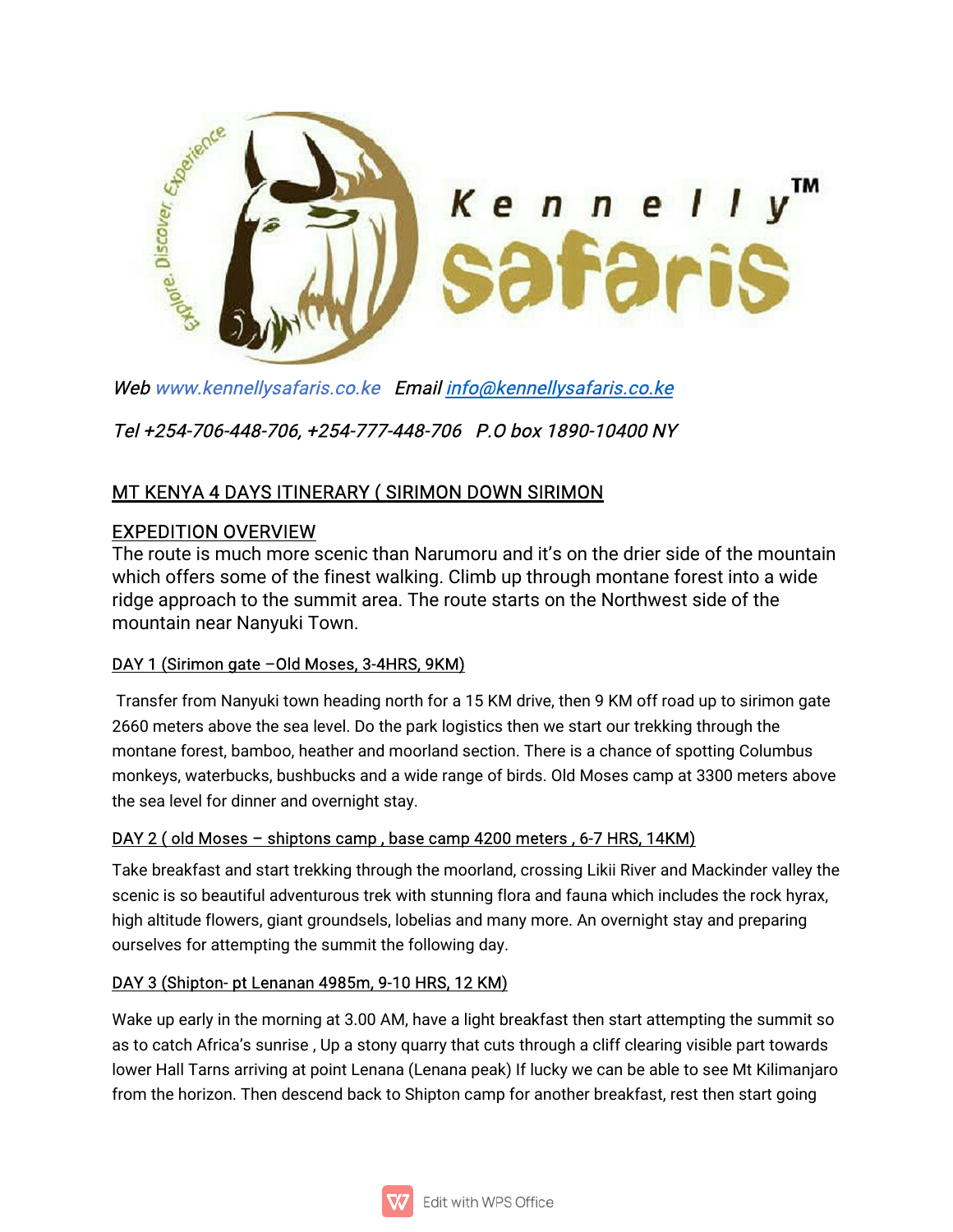down heading back again to Old moses camp, lunch will be served, dinner and an overnight stay at Old Moses.

#### DAY 4 (Old Moses camp-Sirimon gate, 2-3 HRS, 9KM)

Breakfast then start walking down through the montane forest to the sirimon gate and catch the transfer back to Nanyuki Town or any other destination.

#### INCLUDED

-All park fees and government taxes

-Accommodation either huts or tent while at the mountain

Services

-Transport from Nanyuki town to sirimon gate, sirimon gate back to Nayuki (but we can arrange transfers to any destination at an extra cost)

-Three meals per day while at the mountain (standard continental menu)

-Services of a professional mountain guides, porters and cooks to accompany you throughout your expedition.

EXCLUDED

-Tips and gratuity.

-Laundry.

-Personal items.

- Travel insurance (please confirm you are covered to hike above 3000-5000 meters above the sea level)

-International flights

-Visa to Kenya -Any other extras not detailed in the above itinerary.

#### **REQUIRMENTS**

-Good pair of hiking boot.

-Zero degree (F) sleeping bag, NB But we can provide at an added cost...

-Sun screen lotion.

-Gloves or mittens.

-.Bandana or Buff.